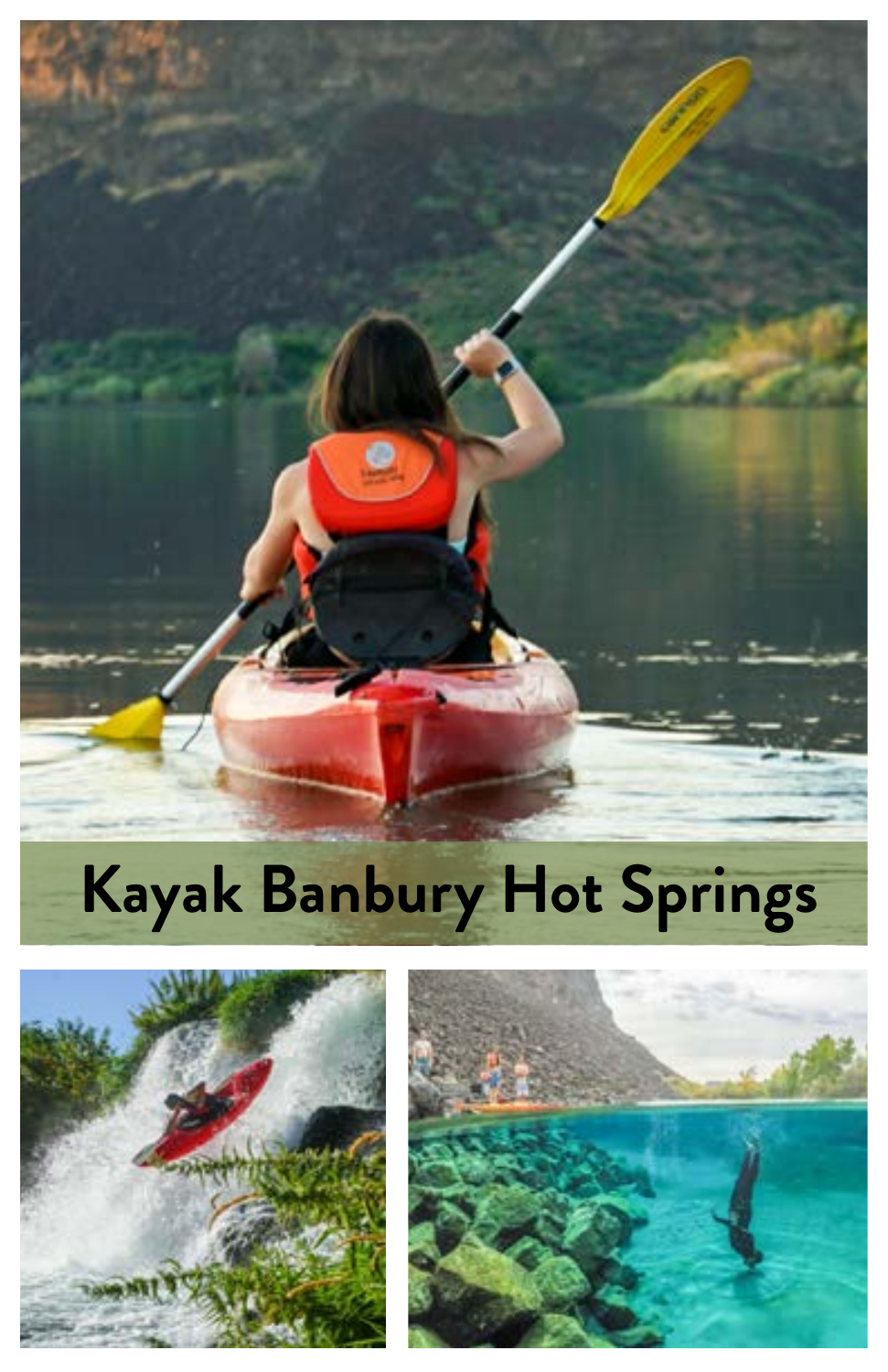# **Kayaking Banbury Hot Springs**

Located along a calm strech of the Snake River, [Banbury Hot Springs](http://www.miraclehotspring.com) is ideal for kayaking. In the surrounding area the Snake River Plain Aquifer releases it's crystal clear fresh water in the forms of waterfalls, springs, and box canyons, creating numerous sights and locations to explore by kayak. A short drive past Hagerman, the river transforms into surging whitewater, perfect for an afternoon adventure. We offer an assortment of kayak equipment rentals ranging from single and tandum flatwater kayaks to giant 6 person paddle boards, and even whitewater rafts and kayaks. Search below for your prefered destination or experience and we'll set you up with all the gear you'll need. Then, when your day is done, come relax in the hot springs.



### **Banbury Pond @OO@**

Located just across the river from the launching station there is a clear freshwater pond that you can hike around or portage your kayak into. Pictured Below.

> **Dificulty:** Easy. **Distance:** 0.4 miles round trip. **Round Trip Paddle Time:** 20-30min.

**Directions:** From the launching ramp across the river and slightly downstream is the pond outflow. Dock or portage there.



#### **Banbury Islands BO**

A rather easy paddle is to go a quarter mile downstream and paddle around the islands (pictured left). Many birds and wildlife can be viewed from your kayak.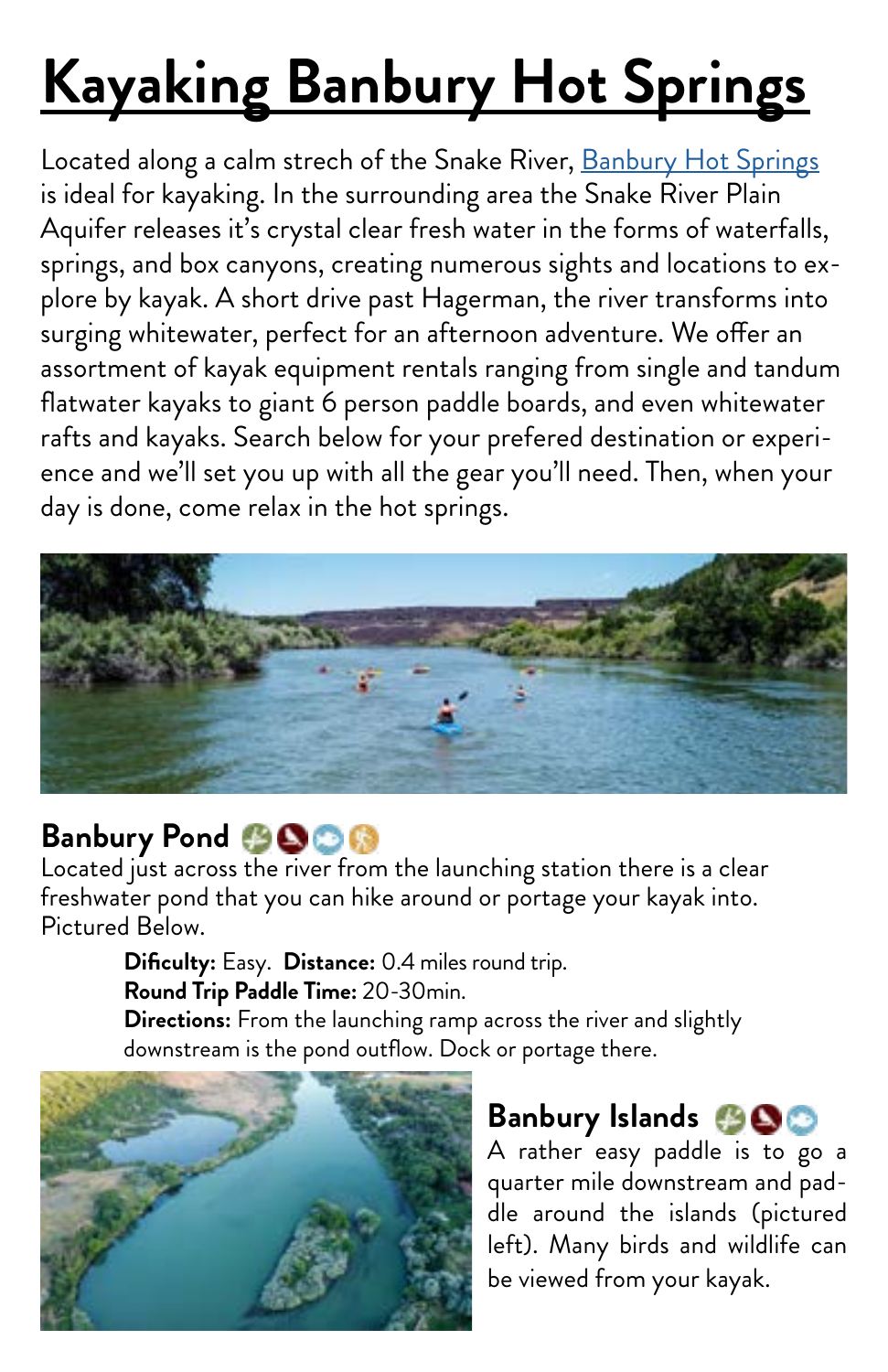

## **Blue Heart Springs**

The name actually describes it quite well. Looking down you can see the soft bubbling blue sand that derives the name of [the spring.](https://www.google.com/maps/place/Blue+Heart+Springs/@42.7090035,-114.8692118,12.9z/data=!4m9!1m3!11m2!2sfcmG2lhFsy3LjOnzk0odfdgRj3a-gQ!3e3!3m4!1s0x54ac8db33bd3d909:0x5a251a2c77c43aad!8m2!3d42.7104588!4d-114.8297763?hl=en-US) However, if you can muster the 56 degree water and dive down and grab a handful, you'll find that the sand is actually a completely different color!

**Dificulty:** Medium. **Distance:** 3 miles round trip.

**Round Trip Paddle Time:** 1.5-2 hours

**Directions:** Downstream the river makes a hard left turn, [Blue heart](https://www.google.com/maps/place/Blue+Heart+Springs/@42.7090035,-114.8692118,12.9z/data=!4m9!1m3!11m2!2sfcmG2lhFsy3LjOnzk0odfdgRj3a-gQ!3e3!3m4!1s0x54ac8db33bd3d909:0x5a251a2c77c43aad!8m2!3d42.7104588!4d-114.8297763?hl=en-US) is located on the northside corner of the turn. Refer to the map on the back.

### **The Mega Loop**

If you want an all day paddle or shuttle you can visit each location described here and end at [Ritter Island State Park](https://www.google.com/maps/@42.7077027,-114.9299925,10.44z/data=!4m3!11m2!2sfcmG2lhFsy3LjOnzk0odfdgRj3a-gQ!3e3) and Thousand Springs Resort.

**Dificulty:** Hard **Distance:** 5 miles one way or 10 miles round trip. **Round Trip Paddle Time:** One Way - 4 hours. Round Trip - 8 Hours. **Directions:** Paddle downstream until you get to a big waterfall and power plant on the right. The waterfall and the island next to it are part of the state park. **Self Shuttle:** There is a boat ramp at Thousand Springs Resort which you can use to exit the river and shuttle the rental boats 5 miles back to Banbury.

#### **Wildlife in the Area**

Hagerman and the surounding area are known across the country for their maginicent bird migrations. To a birder, it is a paridise. Around Banbury it is common to see:

- **Blue Herrins**
- Pelicans
- Bald and Golden Eagles
- Red Winged Black Birds
- Scores of other birds and wildlife.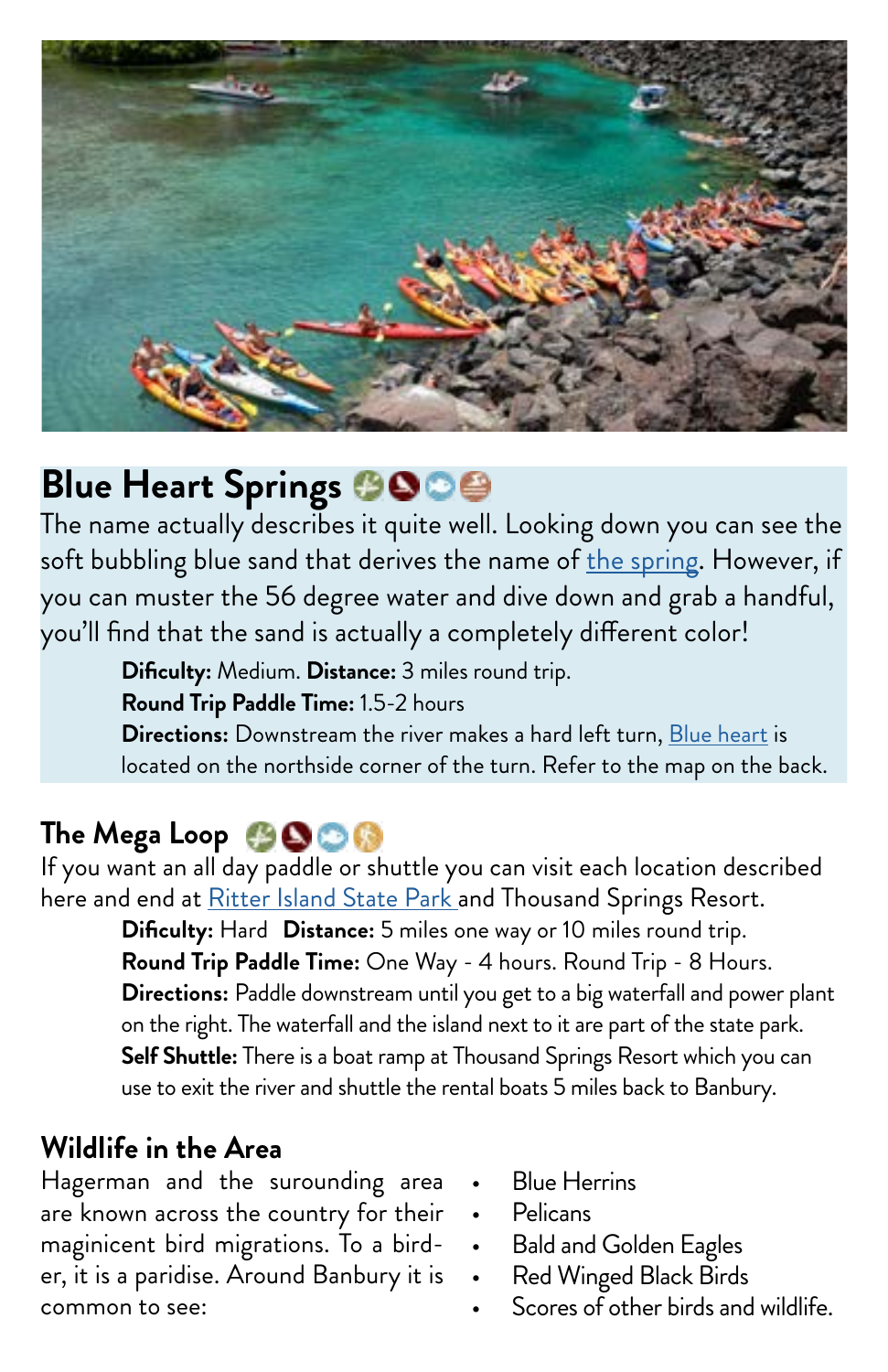# Banbury **HOT SPRINGS**



- Swimming in Geothermal Pools
- Individual Hot Pools.
- Kayak and Paddle Board Rentals
- Overnight Lodging Accomodations
- Tent & RV Camping
- Whitewater River Equipment Rentals
- Outdoor Equipment and Game Rentals
- Concession items (snacks, drinks, etc.)

## [www.miraclehotspring.com](http://www.miraclehotspring.com)

Open Mon-Thur 8AM-10PM Fri-Sat 8AM-11PM Closed Sundays (208) 543-6002



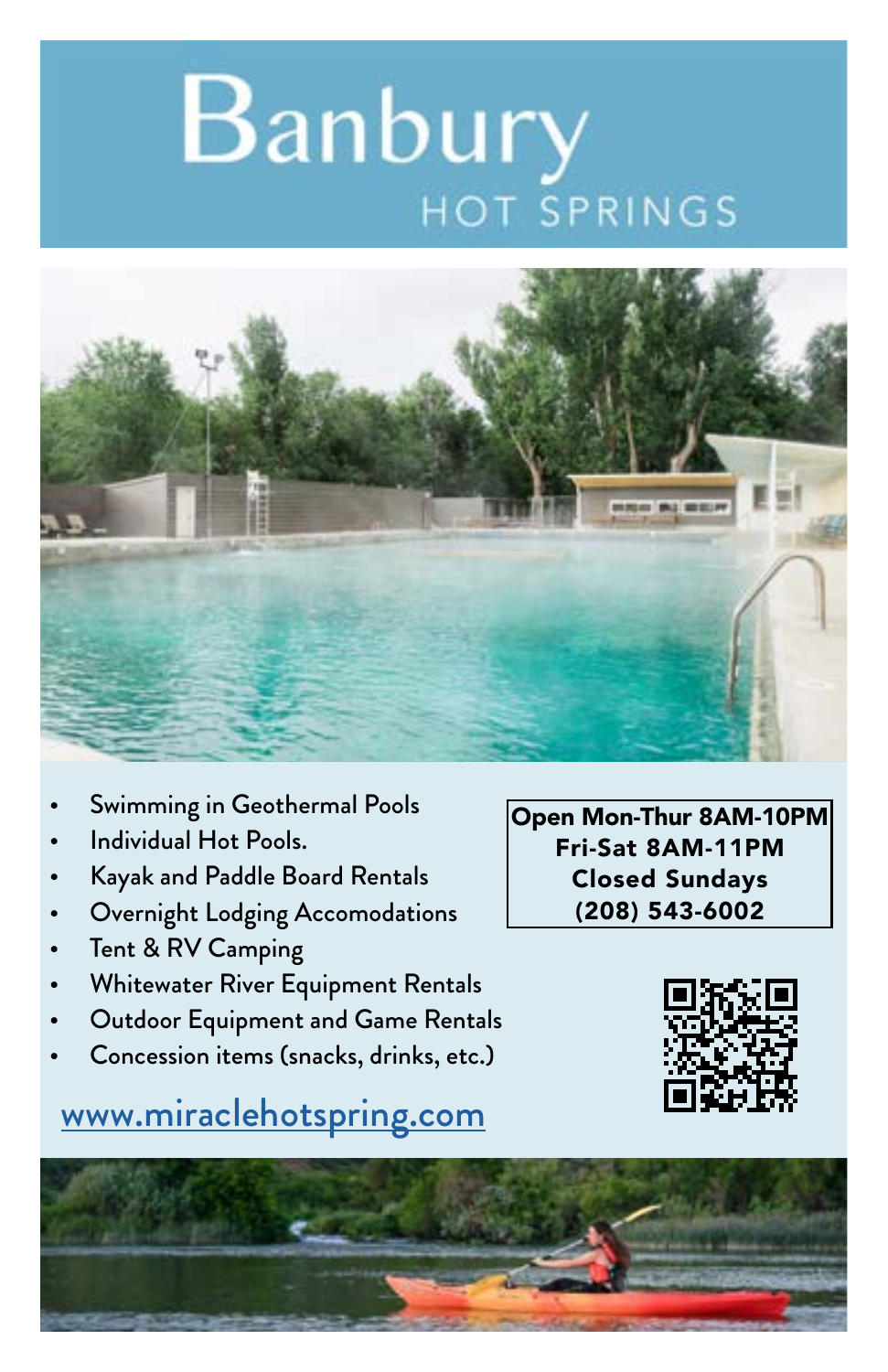# **Kayak Rental Options**

At Banbury Hot Springs, we have a variety of options of watercraft available for rent. Each kayak rented comes with life jackets and paddles. Check out our website at [www.miraclehotspring.com](http://www.miraclehotspring.com) or call us for more information at (208) 543-6002.

### **Single Kayaks**

Our new 2020 single kayaks are beginner friendly and very stable. They are able to fit you, and any gear or snacks you want to take with you for the day. Load Capacity: 350 lbs.





### **Tandem Kayaks**

This year's Tandem Kayaks are 13.5 feet long and make a great date night activity. They are very effiecient when paddling long distances.

Load Capacity: 500 lbs.

### **Paddle Boards**

We have regular single person paddle boards for rent. In addition to those we have massive 15 foot long, six person megalodon paddle boards. This giant is easily paddled and provides a great device for a group picnick at Blueheart Springs.



#### **Contact**

For any questions, or if you wish to book a kayak please go to our [website](https://www.miraclehotspring.com/blank) or call us at (208) 543-6002

| Pricing              | 2 Hours   | 4 Hours | 8 Hours |
|----------------------|-----------|---------|---------|
| Single Kayak         | \$15      | \$25    | \$35    |
| Tandem Kayak         | \$25      | \$40    | \$55    |
| Regular Paddle Board | <b>NA</b> | \$30    | \$40    |
| Giant Paddle Board   | NД        | \$50    | \$60    |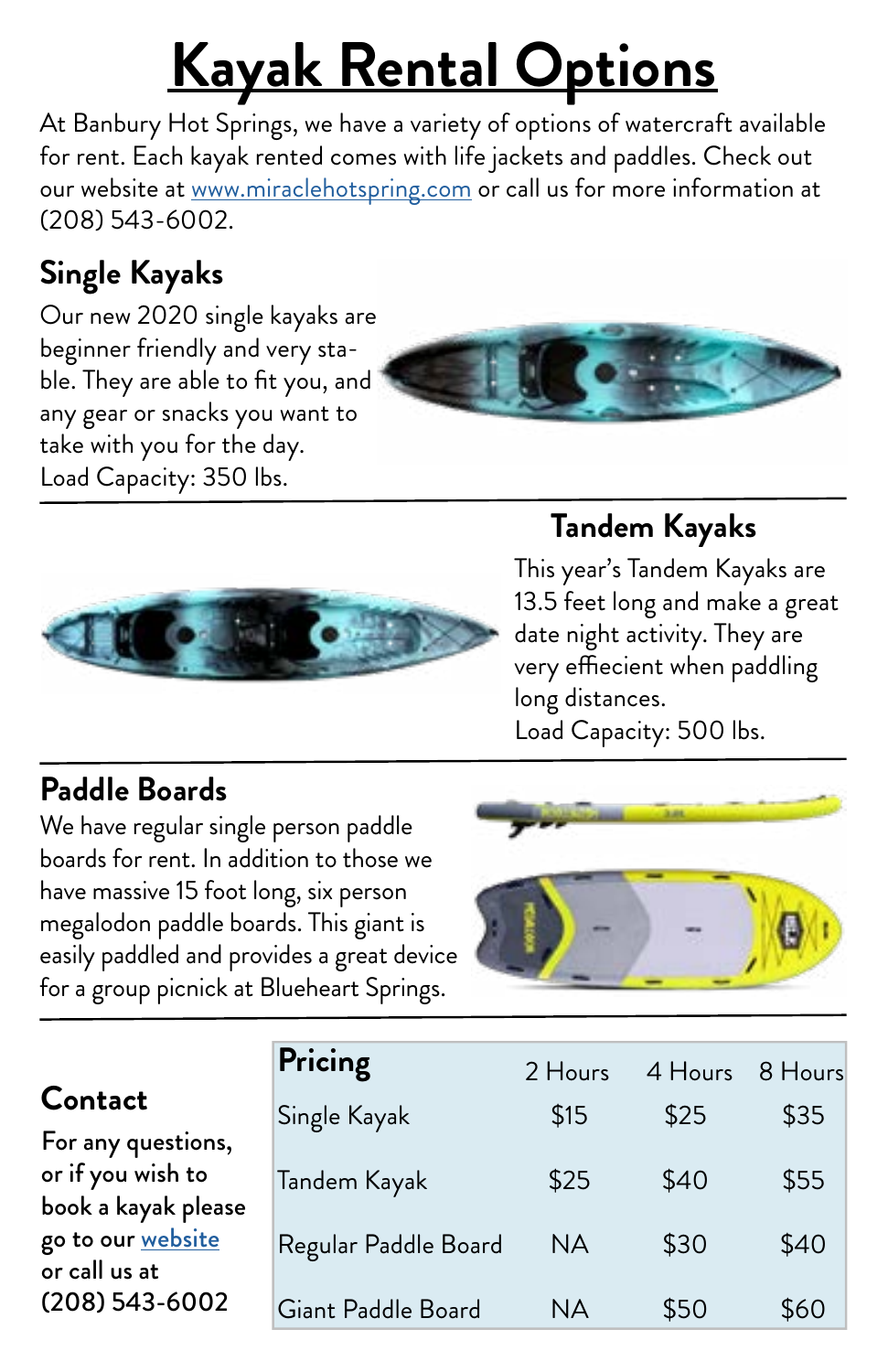# Miracle **HOT SPRINGS**



- Swimming in Geothermal Pools
- Private Hot Pools.
- Massages @ Miracle Hot Springs
- Overnight Lodging Accomodations
- Tent & RV Camping
- Concession items (snacks, drinks, etc.)

Open Mon-Thur 8AM-10PM Fri-Sat 8AM-11PM Closed Sundays (208) 543-6002

[www.miraclehotspring.com](http://www.miraclehotspring.com) **Visit Us At**



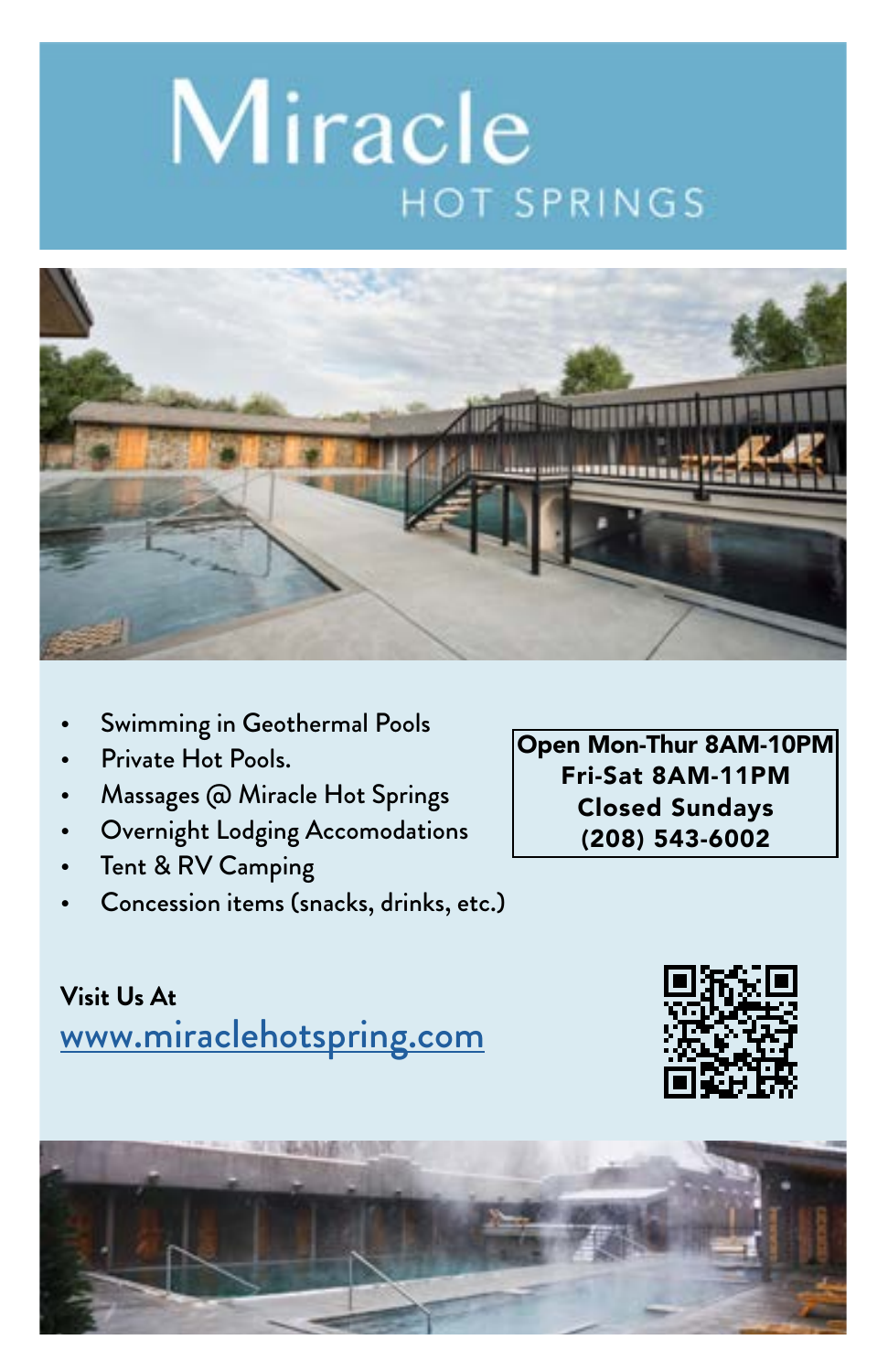# *Clover Leaf*

### **Creamery**

There's nothing better than locally made ice cream after a hot day on the river! Clover Leaf Creamery is **located on Broadway** [avenue in Buhl](https://www.google.com/maps/@42.7077027,-114.9299925,10.44z/data=!4m3!11m2!2sfcmG2lhFsy3LjOnzk0odfdgRj3a-gQ!3e3). They have an assortment of flavors as well as fresh milk, and other dairy products. Buy ice cream cones for the whole family or take a carton of you favorite flavor home with you!

#### Open:

Monday-Friday 9AM-6PM Saturday 10AM-6PM

- Various Ice Cream Flavors
- Fresh Bottled Milk
- Indoor & Outdoor Dining
- Fridoof & Outdoof Drifting<br>
Eco-Friendly Packaging<br>
Eco-Friendly Packaging





Follow on Facebook

# **Advertise Here**

## With



# **ELEVATED PERSPECTIVE**

Call (208) 749-6005 for more information.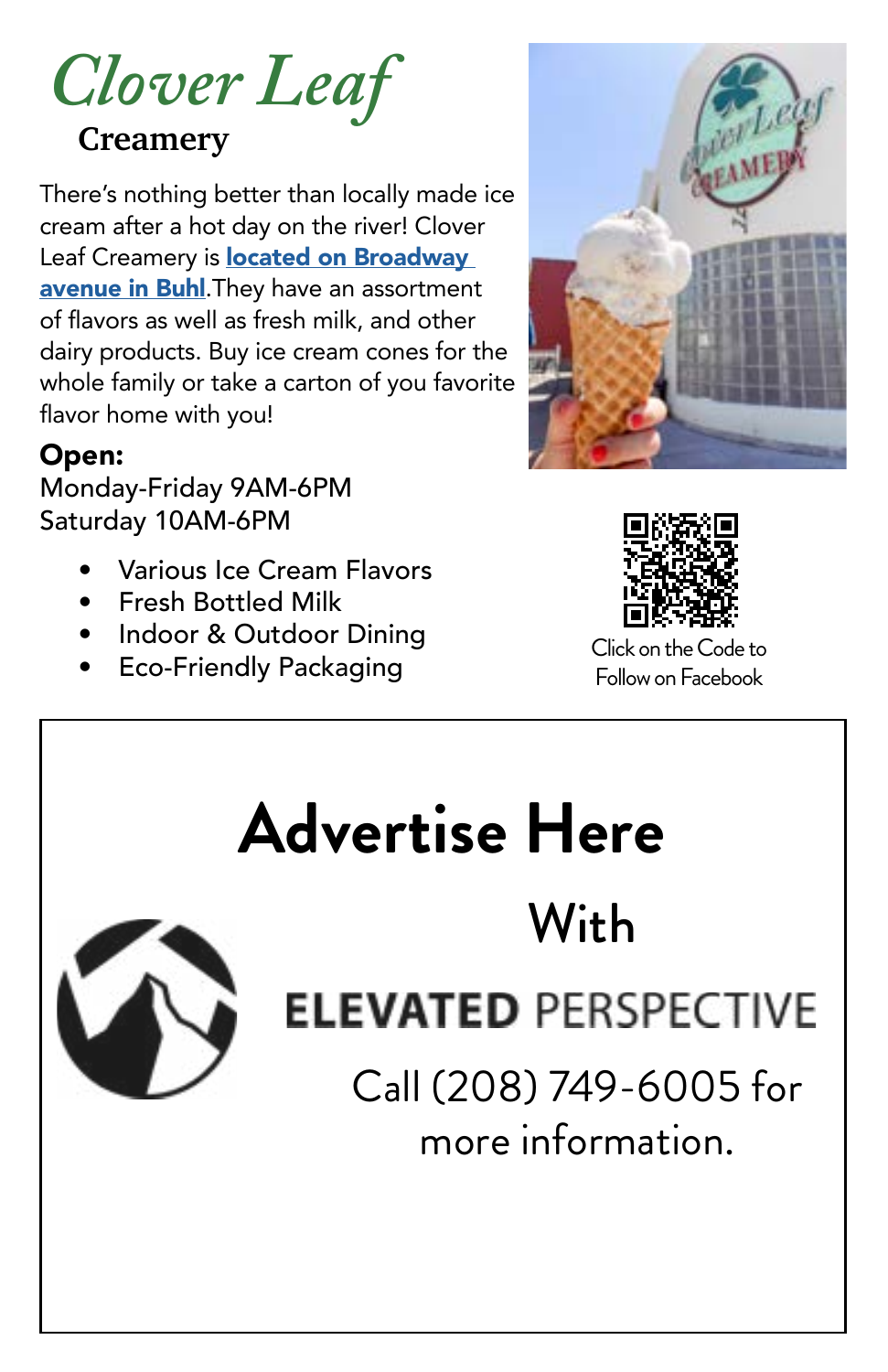

## Rentals:

- Kayaks
- E-Bikes
- Snorkeling Gear
- Camp Equipment
- Yard Games Now Available
- Sea Doo's



## Guided Tours Through AWOL Dive & Kayak

- Guided Birding Tour
- Guided Blueheart Tour

\*Banbury Adventures is an equipment rental service not a guiding service. Guide services can be hired through AWOL.

### Inquire at Banbury Hot Springs Office. Or [www.awoladventuresports.com](http://www.awoladventuresports.com)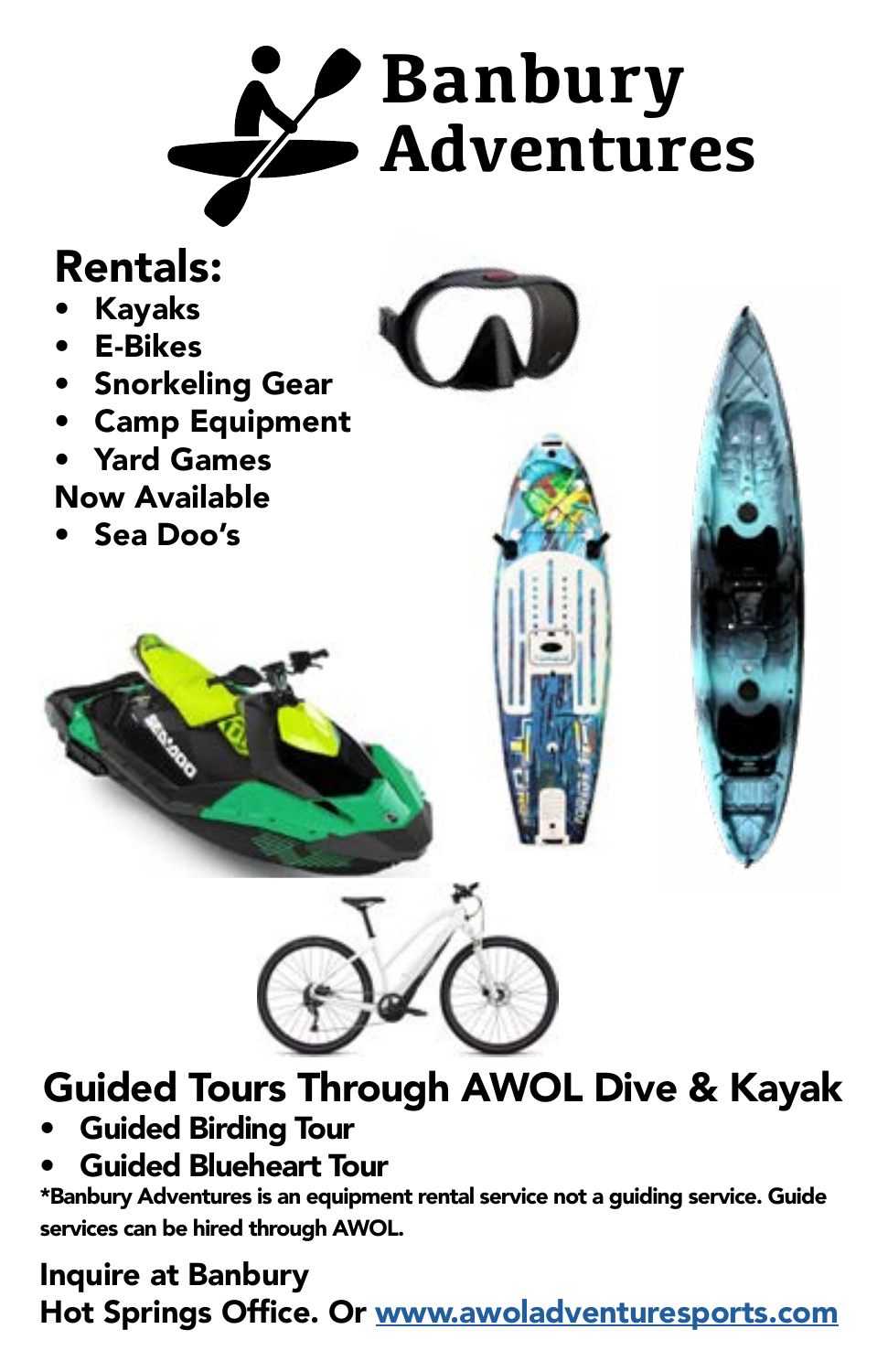# **Box Canyon Hiking**



Passing [Box Canyon](https://www.google.com/maps/place/Box+Canyon+State+Park/@42.7083805,-114.805577,17z/data=!3m1!4b1!4m9!1m3!11m2!2sfcmG2lhFsy3LjOnzk0odfdgRj3a-gQ!3e3!3m4!1s0x54ac8dd8110b781f:0x76069a60b50fa9b8!8m2!3d42.7083805!4d-114.8033883) on a kayak does not do it justice. This is one of the largest fresh water springs in North America. The crystal clear 58 degree water cascades down the canyon until it flows into the Snake River near Banbury [Hot Springs.](http://www.miraclehotspring.com) A well built trail drops into the canyon and follows it for nearly two miles until it ends at a large pond. Its the perfect afternoon little hike!



Click [Here](https://www.google.com/maps/place/Box+Canyon+State+Park/@42.7083805,-114.805577,17z/data=!3m1!4b1!4m9!1m3!11m2!2sfcmG2lhFsy3LjOnzk0odfdgRj3a-gQ!3e3!3m4!1s0x54ac8dd8110b781f:0x76069a60b50fa9b8!8m2!3d42.7083805!4d-114.8033883) For Directions.

# **West Point Store**

Just a mile and a half from [Box Canyon](https://www.google.com/maps/place/Box+Canyon+State+Park/@42.7083805,-114.805577,17z/data=!3m1!4b1!4m9!1m3!11m2!2sfcmG2lhFsy3LjOnzk0odfdgRj3a-gQ!3e3!3m4!1s0x54ac8dd8110b781f:0x76069a60b50fa9b8!8m2!3d42.7083805!4d-114.8033883), [West Point Store](https://www.google.com/maps/place/West+Point+Shack/@42.7252431,-114.7964392,15.87z/data=!4m9!1m3!11m2!2sfcmG2lhFsy3LjOnzk0odfdgRj3a-gQ!3e3!3m4!1s0x0:0xa5d20b237882f849!8m2!3d42.7268332!4d-114.7917545) is the perfect place to feed the kids or pick up any needed supplies.

[West Point](https://www.google.com/maps/place/West+Point+Shack/@42.7252431,-114.7964392,15.87z/data=!4m9!1m3!11m2!2sfcmG2lhFsy3LjOnzk0odfdgRj3a-gQ!3e3!3m4!1s0x0:0xa5d20b237882f849!8m2!3d42.7268332!4d-114.7917545) is a locally owned and opperated convenience store and family friendly restaurant. The owners even named various dishes after their kids' favorite meal.

- **• Ice**
- **• Fishing Supplies**
- **• Snacks and Cold Drinks**
- **• Family Friendly Diner**



#### Phone: (208) 536-4635 Open: Tuesday-Sunday 10AM-8PM



Click on the code for driving directions.

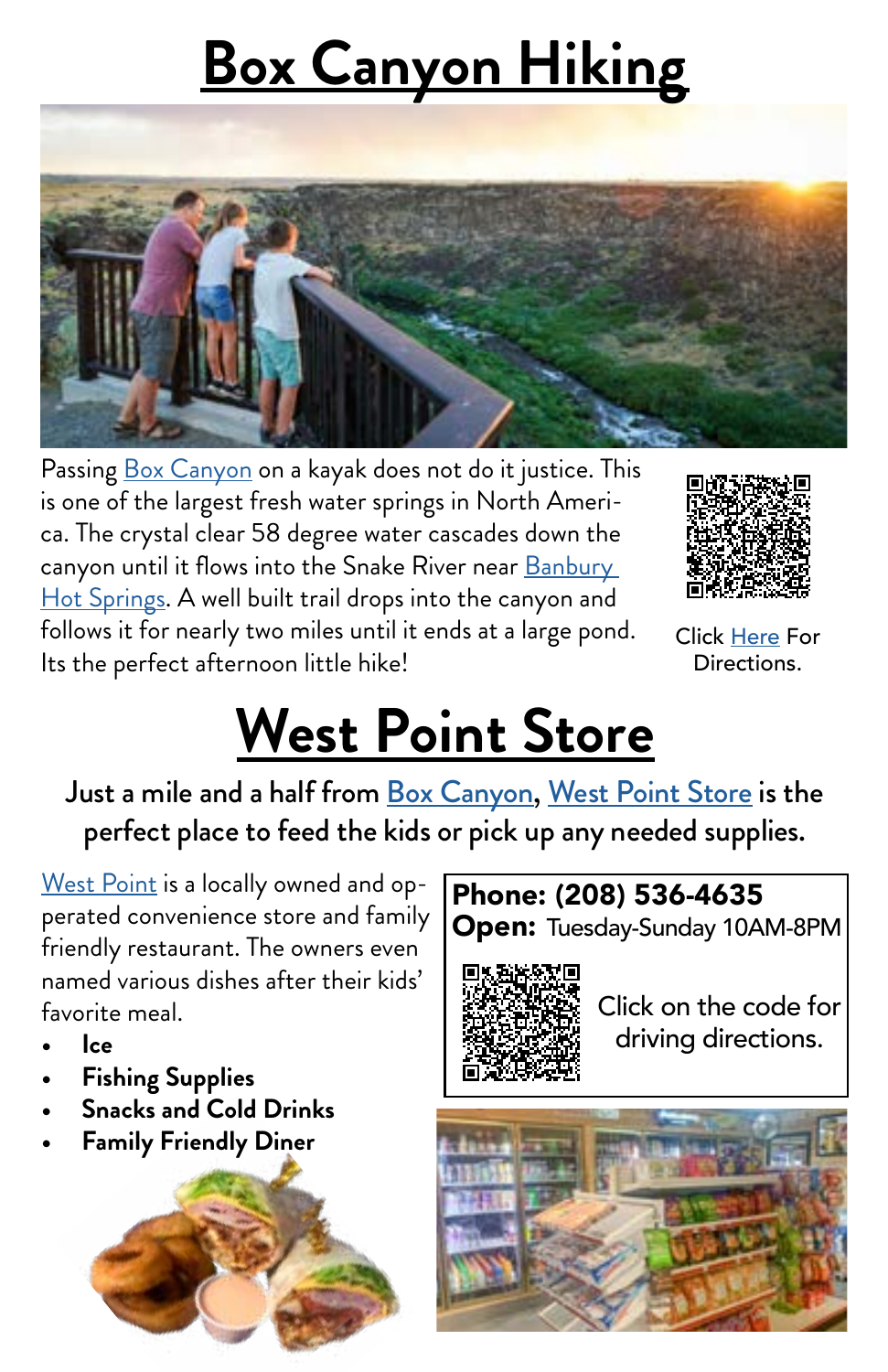## More Locations Along The 1000 Springs Scenic Byway

### Ritter Island State Park

- Waterfall views & hikes
- Picnic tables
- Periodic festivals and markets on the island.

### Hagerman Wildlife

### Management Area

- Bird migratory hub.
- Fish feeding available.
- Anglers welcome.

### Balanced Rock Park

- 40 tons of rock.
- 48 feet tall.
- 3 feet 17 inch pedistal.
- Campground and day park near creek.

### Billingsly Creek State Park

- Wildlife Viewing
- Kayak & SUP friendly.
- Hosts farmers market and other periodic events.

## Malad Gorge State Park

- 175 ft tall foot bridge overlooking gorge.
- Dozens of springs convert the mirky water crystal clear as it flows towards the Snake River.









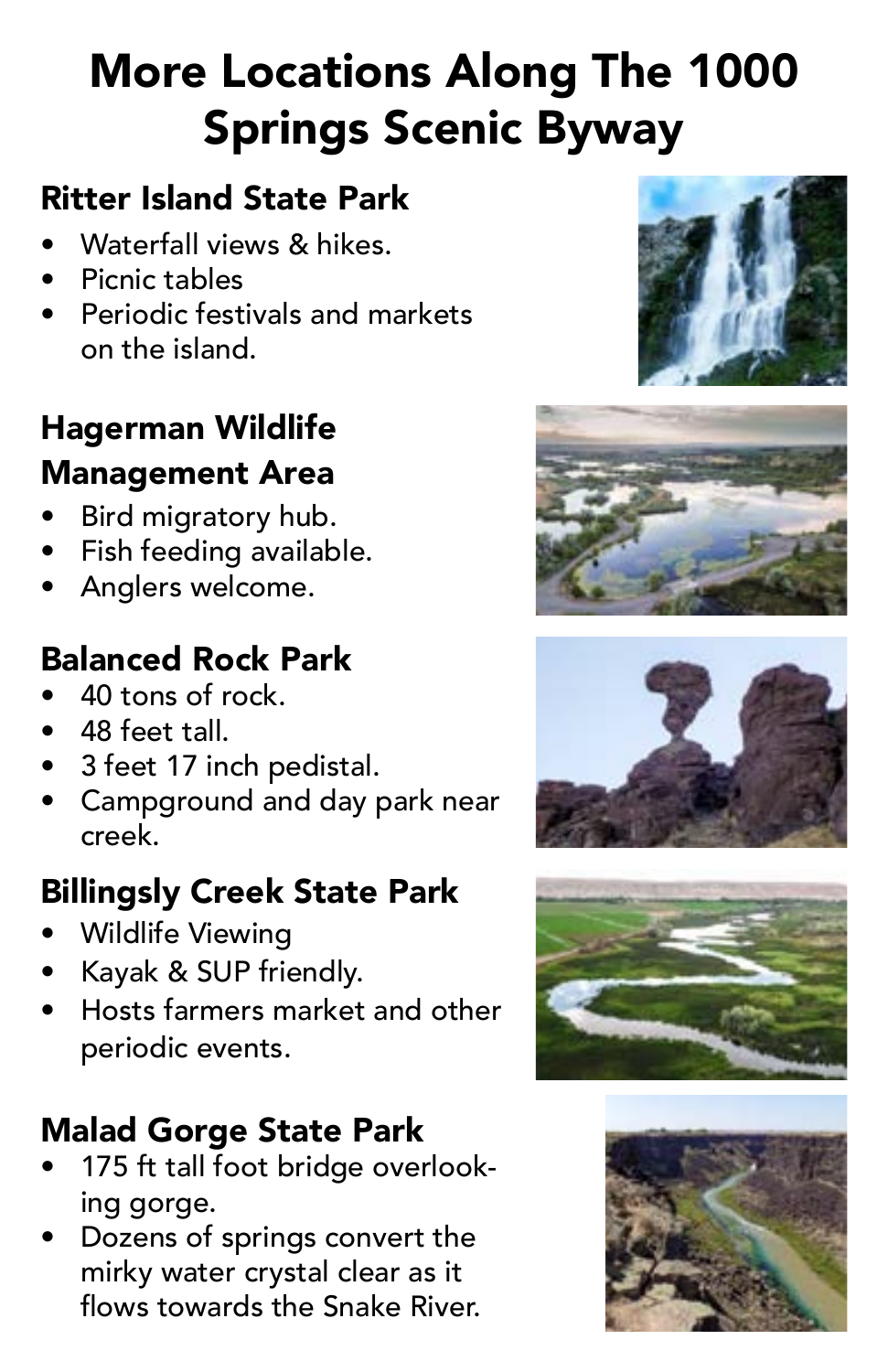## Niagra Springs State Park

- One of the many outflows of the Easter Snake River Plains Aquifer
- 250 cubic ft per second of water cascade down the canyon side.

### Shoshone Falls Park

- 212 ft tall waterfall.
- "The Niagara of the West"
- Includes playgrounds, overlooks, hiking trails, and a boat ramp.





Click or Tap on the pictures above to get more information and directions to these locations. OR Click [Here](https://www.google.com/maps/@42.7582933,-114.8401519,11z/data=!3m1!4b1!4m3!11m2!2sfcmG2lhFsy3LjOnzk0odfdgRj3a-gQ!3e3) for them all.

# Feedback

If you liked this booklet and want to see more like it, or have any feedback and suggestions please fill out the survey below. Thanks, it's greately appreciated!

Click on this URL to be redirected: <https://forms.gle/QKq4dU2AkSaonHsW8>

Or

Scan this QR code with a smart phone.